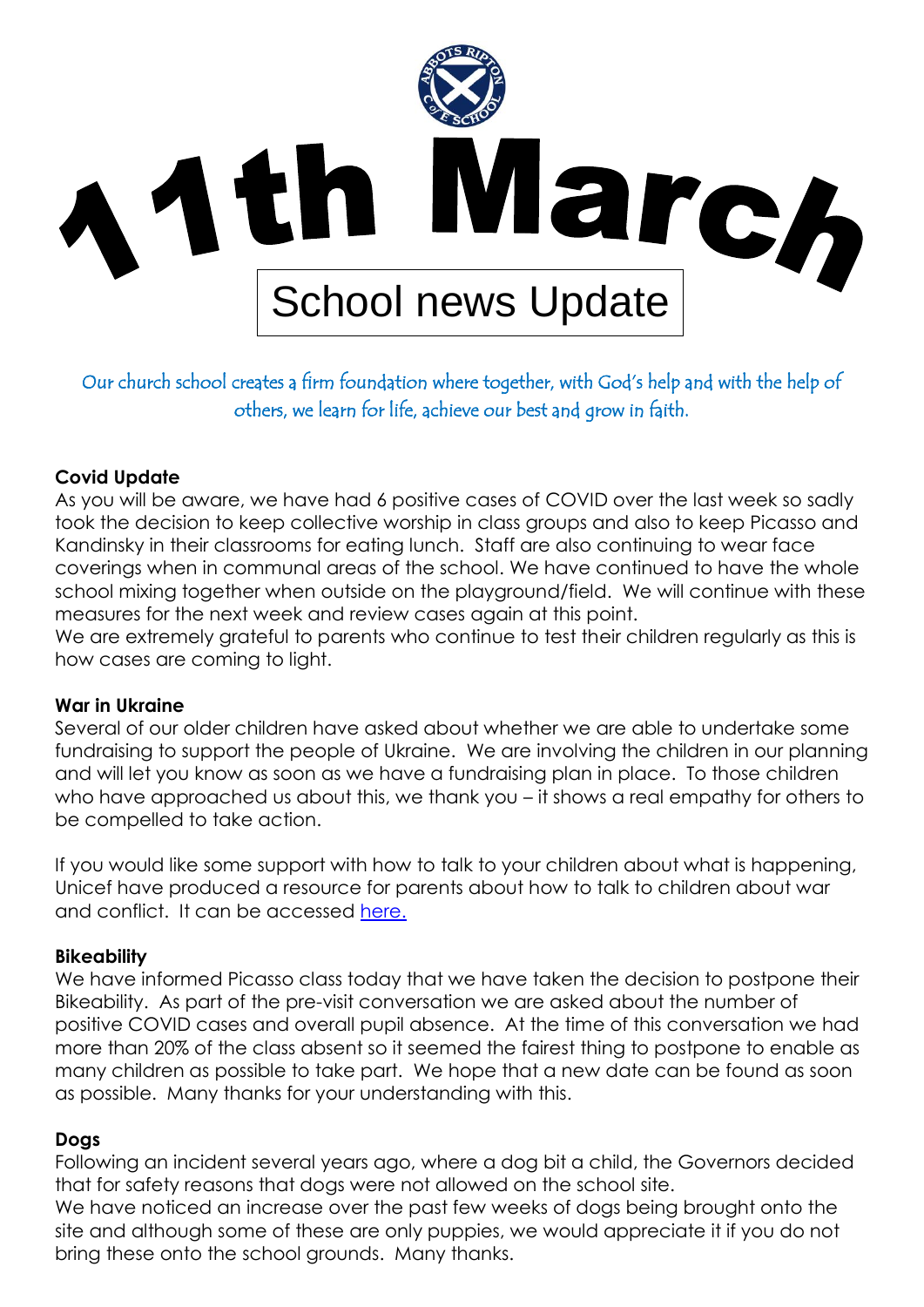## **18th March – Comic Relief Day**

This year's Comic Relief day is on Friday 18th March. We are going to ask you to come to school dressed in something red or dressed as a super hero – remember not all heroes wear capes! We are asking for a donation to our Comic Relief Just Giving page – please donate [here](https://www.justgiving.com/fundraising/claire-matthews29)



## **Term dates 2023/2024**

We sent out the term dates for 2022/2023 last term and have now confirmed the term dates for 2023/2024. We do hope by sending these now it will help families in planning your holidays**.** Please find attached the PDF copy for your calendars.



#### **West Stow visit**

The Kandinsky children are very excited about their visit to West Stow on Tuesday next week. A few reminders:

- Children should all wear a school jumper or cardigan so that they are recognisable. Please wear black tracksuit bottoms from your PE kit on the bottom so that you are warm and comfortable.
- The children will spend time outside even if it is raining so a

waterproof jacket would be better than a big winter coat.

- All children will need a pair of shoes for outside most have outdoor shoes/wellingtons in school already and they will take those. If your child doesn't have a pair of outdoor shoes in school, please send them in on Monday in a named plastic bag.
- Their bag just needs to be big enough for their drink and lunch. Please include a snack for mid-morning and a water bottle for use throughout the day.
- A packed lunch will be required (please ensure there are no nut based products, no glass bottles or fizzy drinks please) unless you pre-ordered one from school. This will be given to your child on the day.

The coach is due to leave **promptly** so please ensure your child arrives at 8:40am so we can get everyone ready. We will be back in time for the end of the school day at 3:15pm.

## **Change to lunch menu next week**

Just a reminder that the menu next Wednesday and Friday has changed to the following:

### *Wednesday 16th March*

*Fish Cake or Cheese Pizza with chips Sponge cake*

### *Friday 18th March*

*Roast Gammon, Yorkshire pudding and roast potatoes or Cheese and baked bean slice or Jacket Potato*

*Fruity Friday* 



### **Staffing changes**

We are delighted that Miss Slater is returning to school following her maternity leave. She will be working alongside Mrs MacLeod in Monet Class on a Thursday afternoon and all day Friday starting on 24<sup>th</sup> March. Next week she is visiting to meet the children, as many won't remember her being in school.

We are sad to be saying goodbye to Natalie who has worked as Midday supervisor in the lunch hall for the past few years. Natalie is leaving us to move on to a new challenge and we will be very sad to see her go.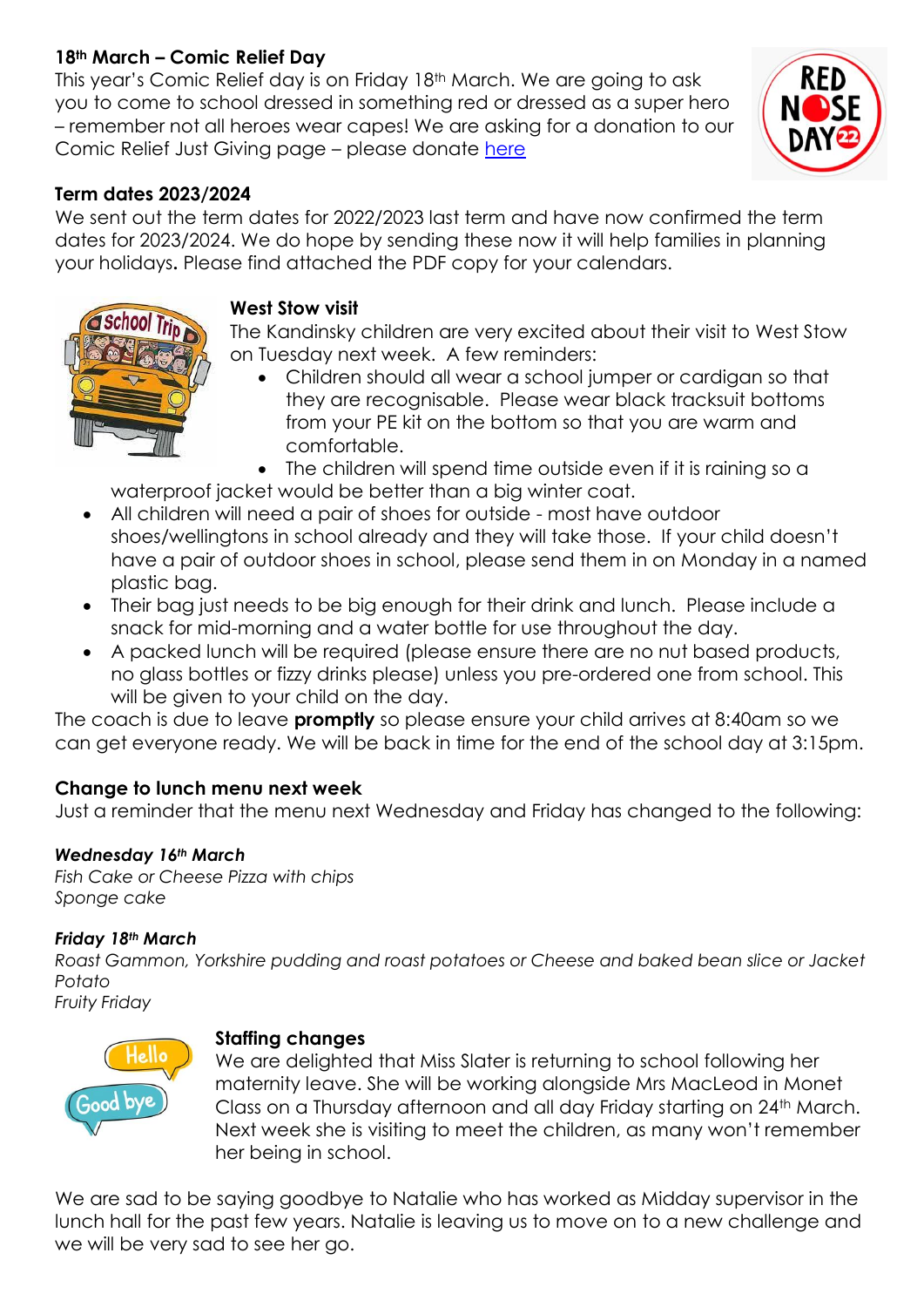

## **Playground Furniture**

You will no doubt have seen the lovely new benches and tables in the playground over the last couple of weeks. In Abbots Ripton blue nonetheless!

And the children in Van Gogh have a new pirate ship to play on!





Thanks to the funds raised with your support, STARS have been able to purchase these for the children to enjoy. The children are loving these.



A MASSIVE THANK YOU to the following families who gave up their time over two weekends to put the furniture together: *The Stevens family The Ward family Mr Marshall-Roberts* Thank you, thank you, thank you. You are superstars!

## **FUND-Raisin**

Thank you to all the families that participated in the FUND-Raisin. £157.73 was rais(on)ed! A big thank you to *Jo Brett-Orchard* for organising this fundraiser and *Buzz Marketing* for donating all the raisin boxes. Another superstar!

**Events coming up this half term....**

## **Mother's Day Cream Tea - order by 23rd March**

Order a Cream Tea for a Mother's Day Treat (Mothering Sunday is on 27th March!). *Order by 23rd March* & collect on 25th March after school. Available to purchase online at PTA events. <https://www.pta-events.co.uk/stars/#.YipUh3zP2Uk>